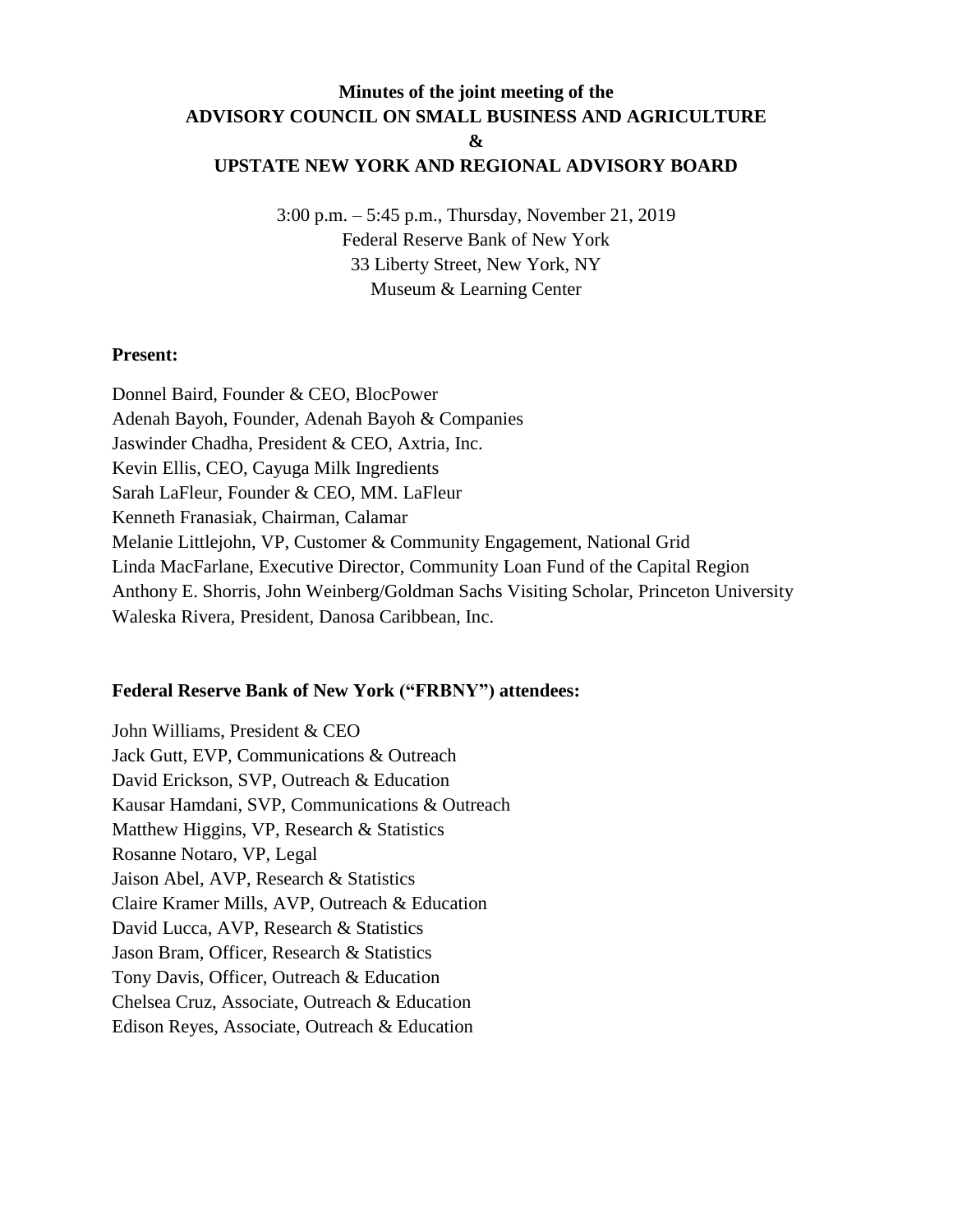Tony Davis called the meeting to order at approximately 3:00 p.m.

### **1. Welcome**

Claire Kramer Mills welcomed council members and staff to the joint meeting of the Advisory Council on Small Business (SBAAC) and Agriculture and the Upstate New York and Regional Advisory Board (UNYRAB).

\_\_\_\_\_\_\_\_\_\_\_\_\_\_\_\_\_\_\_\_\_\_\_\_\_\_\_\_\_\_\_\_\_\_\_\_\_\_\_\_\_\_\_\_\_\_\_\_\_\_\_\_\_\_\_\_\_\_\_\_\_\_\_\_\_\_\_\_\_\_\_\_\_\_\_\_\_\_

### **2. U.S. Economic Conditions**

Mr. Lucca presented an update on the national economy and highlighted consumer spending trends, an elevated uncertainty in trade policy, and an inflation rate that remains below the Federal Reserve's objective.

### **3. Economic Conditions in the Region**

Mr. Abel spoke about recent regional economic trends in the Second Federal Reserve District, and highlighted a tightening labor market and results from the New York Fed's Regional Business and Business Leaders Surveys.

### **4. Minimum Wage Research**

Mr. Bram presented research on potential effects of changes in state minimum wage policies. He highlighted findings from a recent analysis of bordering counties in New York, which increased its minimum wage, and Pennsylvania where the minimum wage has remained constant. Mr. Bram noted that early findings indicate that business earnings in in New York have outpaced those in Pennsylvania counties without adverse employment effects.

#### **5. Facilitated Discussion**

Ms. Kramer Mills began the facilitated discussion by asking members to draw on their experiences to comment on the minimum wage research presentation. Some members stated that businesses often weather expected increases in wages by orienting prices in goods and services accordingly, while others engage in cost-cutting in other areas. Many members believe that minimum wage increases will likely impact jobs considered to be at risk of being made obsolete due to automation, and some believe it will change physical spaces of businesses and lead to reduced storefront footprints. Members also noted that increases to the minimum wage would affect salary scales more broadly, resulting in increased wages for middle and upper management as well. Members said that the low unemployment rate, coupled with increases to the minimum wage, will create a competitive market for workers. Members recommended further research on benefits and the impact it may have on business margins.